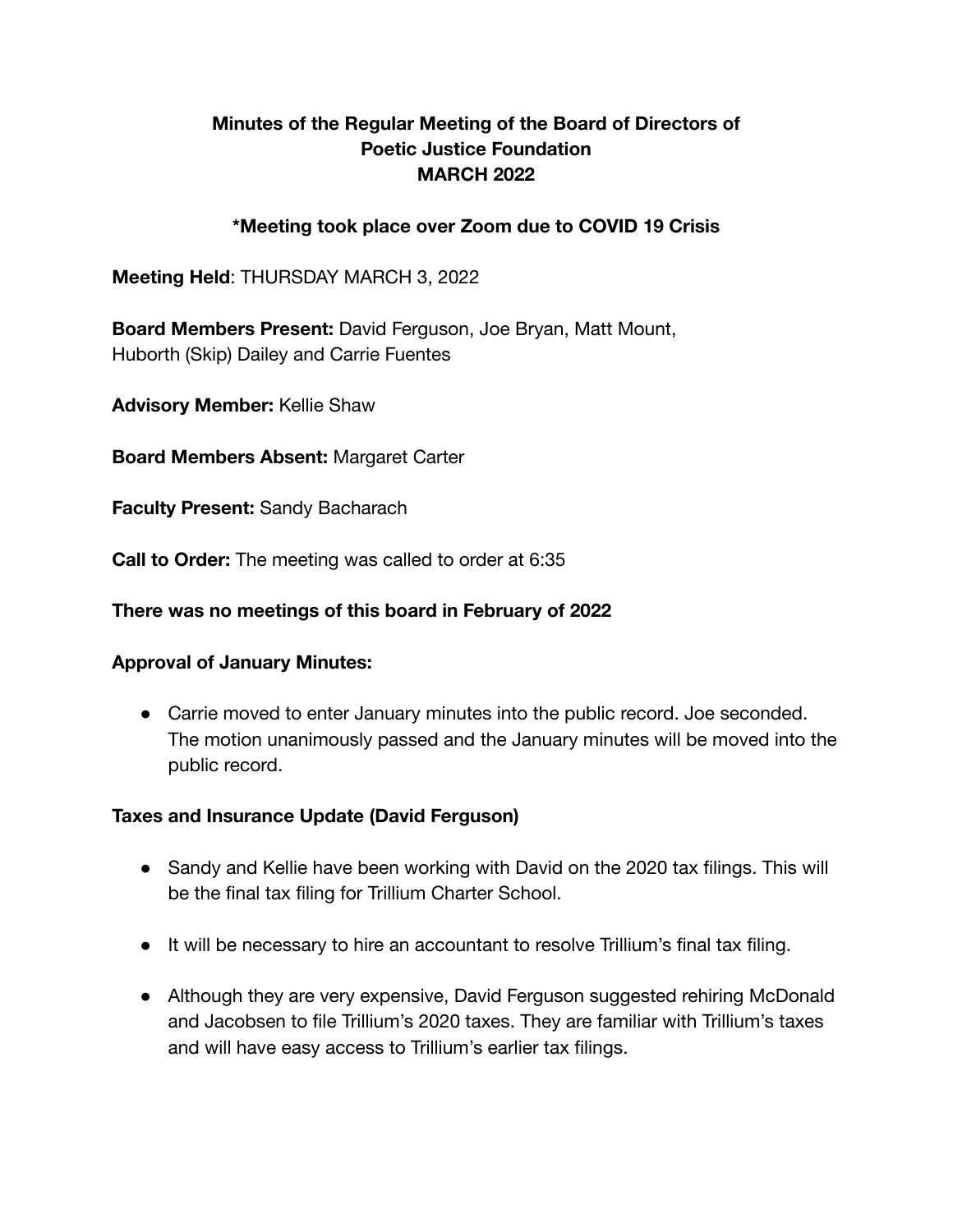- David Ferguson will reach out to McDonald and Jacobsen to get a quote and timeline for filing Trillium's 2020 tax return.
- The PJF building is insured but we do NOT currently have nonprofit insurance.
- Do we need to carry an insurance policy for the nonprofit? This would protect us from individual liability for decisions made collectively by the board.
- Sandy will investigate nonprofit insurance. David will contact Deborah Dyson for advice on procuring insurance for our board. They will each report back within the week.

## **Construction and Tenant Update (David Ferguson)**

- **THE BUILDING IS FINALLY FINISHED!!!**
- David suggested holding our next board meeting in the building so that we can all see the completed building.
- DB Deserts has arranged garbage, compost and recycling disposal for the building for \$100.00 a month.
- PJF will have some trash disposal needs.
- We will be responsible for paying \$20 a month for trash collection. David will add an addendum to our tenants' rental agreements, to subtract \$10 amount from each of our tenants' monthly rent.

## **Programming (Committees):**

- David proposed partnering with our tenants for a grand opening on Juneteenth weekend (June 18th, 19th and 20th) 2022.
- This is an opportunity for PJF to introduce ourselves to the larger community. We can invite organizations we'd like to partner with to table during the celebration.
- It will be necessary to clarify how we will actualize our mission, with specific emphasis on children, youth and education.